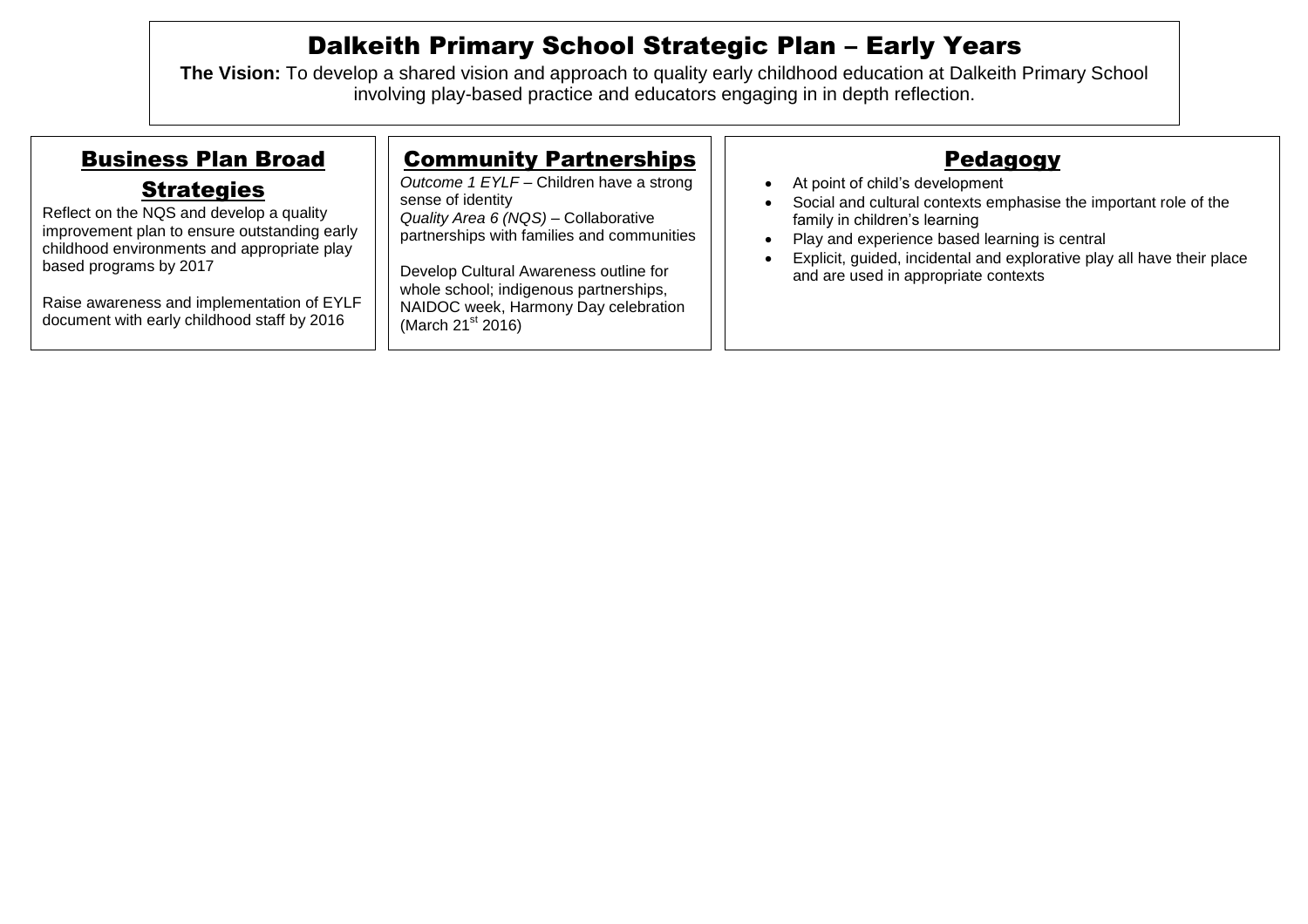|               | <b>Key Objectives</b><br>Together, we will seek to                                                                                                                                                                                                                                                                                                                                                                                                                                                                                                                                                                                                                                                                                                                                                                                                                                                                                                                                                                                                                                                                   | <b>Actions</b><br>To achieve this we will                                                                                                                                                                                                                                                                                                               | <b>Monitoring</b><br>We will demonstrate success by                                                                                                                                                                                                          |  |
|---------------|----------------------------------------------------------------------------------------------------------------------------------------------------------------------------------------------------------------------------------------------------------------------------------------------------------------------------------------------------------------------------------------------------------------------------------------------------------------------------------------------------------------------------------------------------------------------------------------------------------------------------------------------------------------------------------------------------------------------------------------------------------------------------------------------------------------------------------------------------------------------------------------------------------------------------------------------------------------------------------------------------------------------------------------------------------------------------------------------------------------------|---------------------------------------------------------------------------------------------------------------------------------------------------------------------------------------------------------------------------------------------------------------------------------------------------------------------------------------------------------|--------------------------------------------------------------------------------------------------------------------------------------------------------------------------------------------------------------------------------------------------------------|--|
| 2016          | Raise awareness and<br>$\bullet$<br>implementation of Early Years<br>Learning Framework (EYLF)<br>Reflect on and create a Quality<br>$\bullet$<br>Improvement Plan (QIP) for NQS<br>Quality Area 1 - Program and<br>Practice<br>Develop a philosophy to early years<br>$\bullet$<br>education at Dalkeith PS                                                                                                                                                                                                                                                                                                                                                                                                                                                                                                                                                                                                                                                                                                                                                                                                         | Use PLC session/s to familiarise and<br>$\bullet$<br>raise awareness of EYLF<br>Trade off session to develop philosophy<br>$\bullet$<br>statement of EY's education at DPS<br>Reflection on NQS QA1 during<br>$\bullet$<br>collaborative time by all staff<br>Evidence collection forms part of<br>professional growth process and peer<br>observations | Develop EYLF overview for DPS by end of<br>$\bullet$<br>2016<br>Philosophy statement of EY's education at<br>$\bullet$<br>DPS developed by end of 2016<br>Early years staff regularly collect and share<br>$\bullet$<br>evidence on how they are meeting QA1 |  |
| <b>Review</b> | Term 1 collab reflections on areas still for improvement from 2015.<br>EYLF workshops held in terms 2 and 3 focusing on the EYLF five broad outcomes. K-2 staff made links with how their current teaching<br>practice met each of the broad outcomes and this was recorded in an 'EYLF at DPS' planner.<br>A workshop was also held for K-2 staff to highlight links between the EYLF and AC. Teachers matched the five EYLF outcomes with:<br>Key components of each outcome<br>$\circ$<br>Key component descriptors<br>$\circ$<br>AC general capabilities<br>$\circ$<br><b>AC Learning Areas</b><br>$\circ$<br>Whole school PL on QA1 term 3 school development day.<br>Staff reflected on play based learning and what this looked like across each phase of learning. Staff set themselves a task to incorporate<br>play based learning into their teaching. Their experiences were shared in a SWOT session at a PLC.<br>Sub committee formed to develop an EY's philosophy statement for DPS. Invited students, EY'S staff and community input.<br>Finalised and shared with staff and community week 4 2017. |                                                                                                                                                                                                                                                                                                                                                         |                                                                                                                                                                                                                                                              |  |